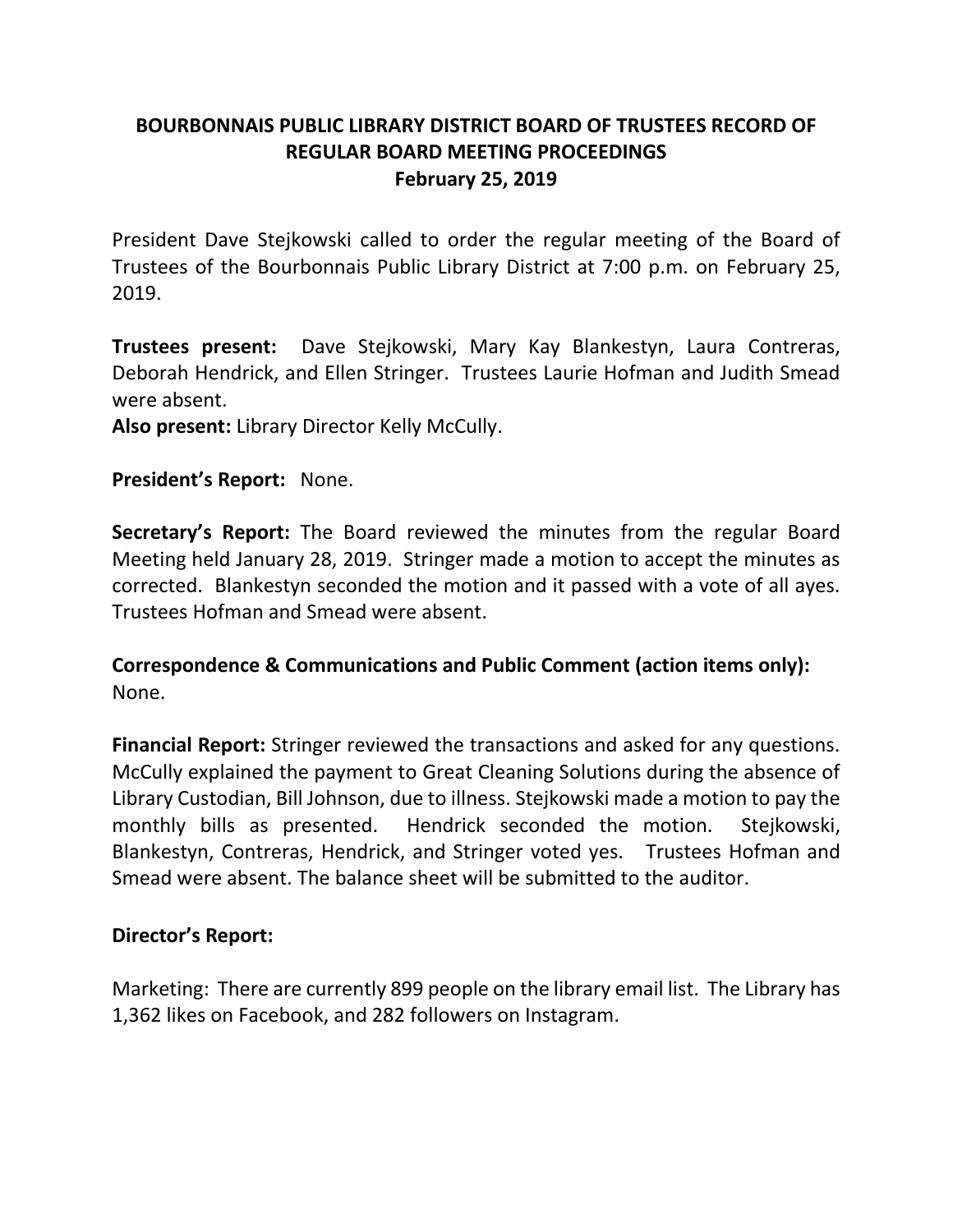The Library now has a text to join option for the monthly newsletter. Marketing Coordinator, Katey Moore, has also created new marketing materials for some of the library's subscription online resources.

The Library is featuring two social media campaigns during February: *Black History* and a *Literary Love* series.

Technology: There is now a staff Website Committee at the Library. This Committee will work with LinkPoint Media to help design, edit, and add content to the library's new website that is currently under construction.

Community Projects: Two times a year library staff attend freshman orientation sessions at Benner Library on the campus of Olivet Nazarene University. Students are informed about the resources available to them at BPL. In the future with the addition of a wireless mobile hotspot, the staff hopes to be able to create new cards at this event.

The Library participated as a stop on the Village of Bourbonnais Chocolate Tour held on February 2, 2019. Library staff decorated with a Candyland theme. The 319 participants traveled through the Library into the Youth Services Department to receive their chocolate-covered salted caramel marshmallow treat provided by The Friends of the Library. This event is an excellent opportunity to introduce members of the community to the many services and programs offered by the Library.

Building Maintenance: For the safety of library employees and patrons, the Library was closed early/opened late two days and was closed an entire day during the Polar Vortex, January 28-February 2, 2019.

Custodial Absence: The week of February 11-15, 2019, the Library was without Custodian, Bill Johnson, who contracted a flu bug. A cleaning company, Great Cleaning Solutions, cleaned the public spaces of the Library during Bill's absence.

Trustee Training: Each year as part of the Per Capita Grant requirements, trustees are asked to complete training. This year trustees are required to review chapters 6-10 of the "Trustees Facts File Third Edition" published by the Illinois State Library. Trustees will be discussing Chapter 10, "Budgeting & Financial Management". Director McCully included a link to access the digital copy.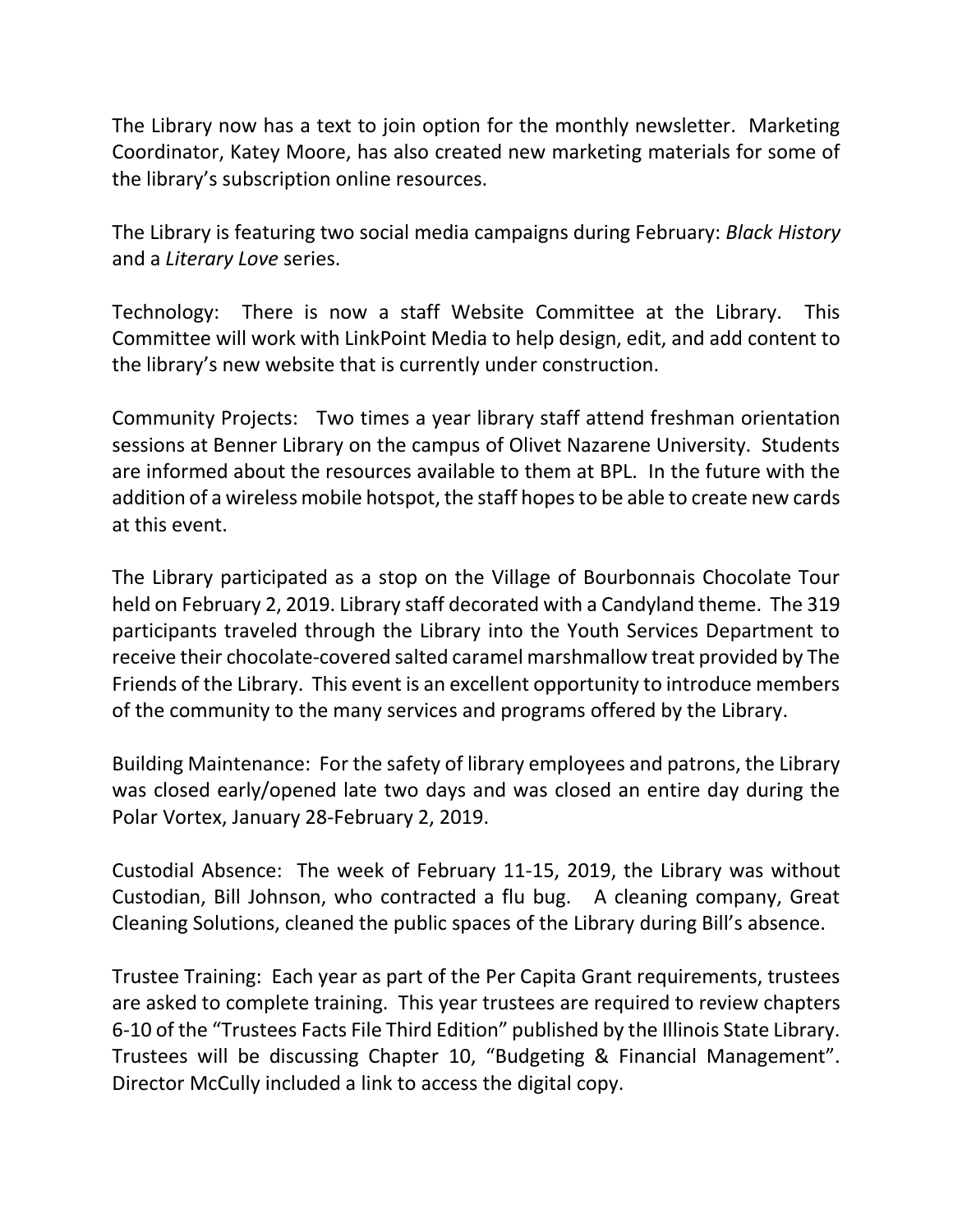Graduate School: Director McCully shared that she has been accepted into the School of Library and Information Studies at the University of Alabama. In August 2019, she will begin her pursuit of a Master of Library and Information Studies (MLIS) through an American Library Association accredited distance learning program. McCully expressed her thanks to all who have supported and encouraged her during the application process.

#### **Committee Reports:**

**Personnel:** None. **Finance:** None **Policy Committee:** None. **Building and Grounds:** None. **Long Range Planning:** None.

**Unfinished Business:** None

#### **New Business:**

Approve Policy Committee Recommendations: McCully reviewed the information discussed at the Policy Committee meeting. Blankestyn made a motion to accept the Policy Committee recommendations. Contreras seconded the motion and it passed with all ayes. Trustees Hofman and Smead were absent.

Discuss Minimum Wage Increase Legislation: McCully gave a brief summary of the minimum wage increase bill signed by Governor Pritzer. The first increase (\$8.25 to \$9.25) would occur on January 1, 2020. There would be another increase to \$10.00 per hour on July 1, 2020. The increase would then go up \$1.00 per hour each year on January 1 until it reaches \$15.00 per hour in 2025. Tax credits could potentially be available to organizations with 50 or fewer employees. McCully stated that the Library mortgage will be paid in 2023 which will help with the projected 26 % increase in payroll that this legislation will cause by 2025. The Library will need to get creative about raising revenue.

Approve Laptop and Desktop Computer Quotes: McCully reviewed the quotes for the purchase of laptops and desktop computers. Both purchases would be paid for